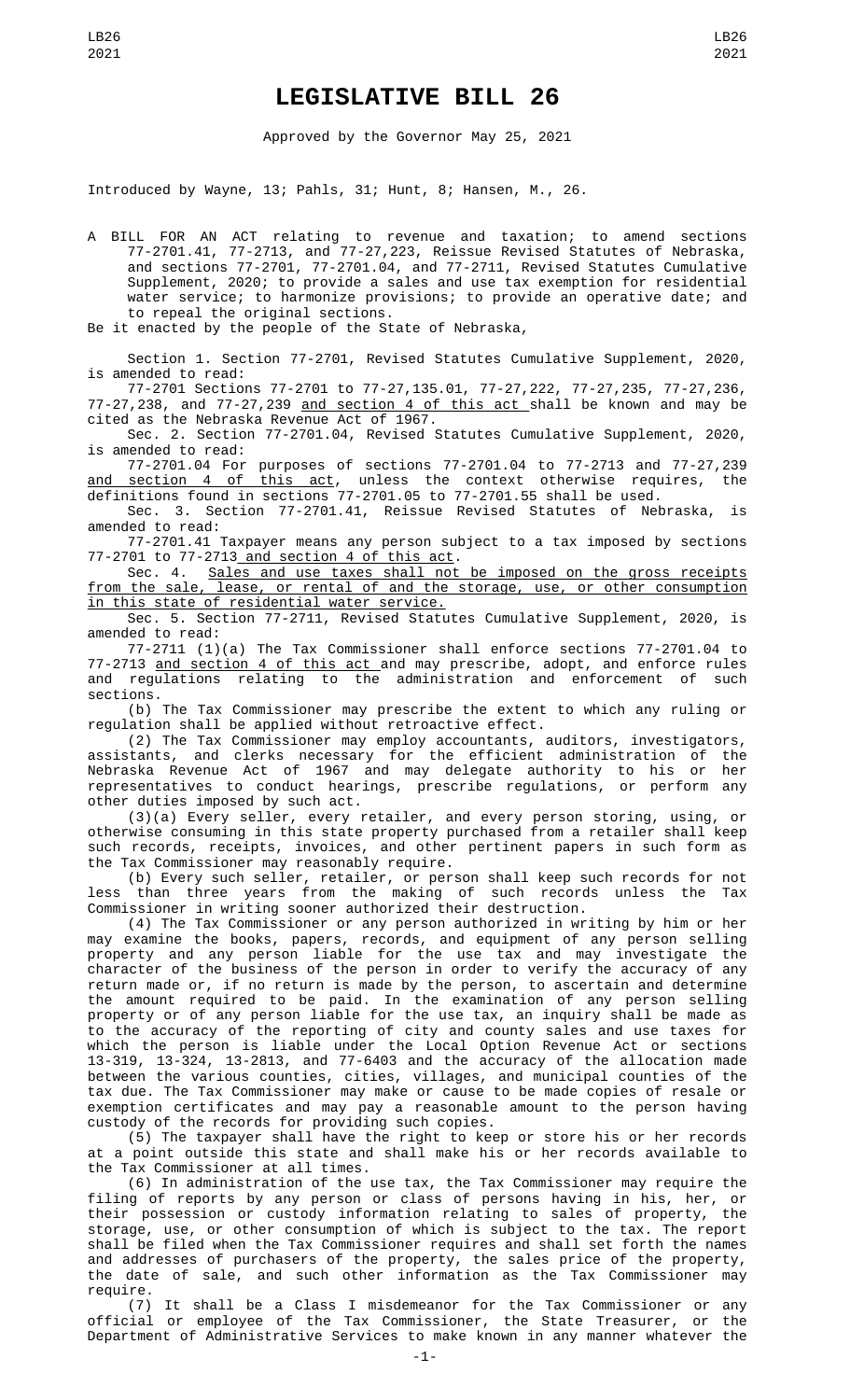LB26 2021

business affairs, operations, or information obtained by an investigation of records and activities of any retailer or any other person visited or examined in the discharge of official duty or the amount or source of income, profits, losses, expenditures, or any particular thereof, set forth or disclosed in any return, or to permit any return or copy thereof, or any book containing any abstract or particulars thereof to be seen or examined by any person not connected with the Tax Commissioner. Nothing in this section shall be construed to prohibit (a) the delivery to a taxpayer, his or her duly authorized representative, or his or her successors, receivers, trustees, executors, administrators, assignees, or guarantors, if directly interested, of a certified copy of any return or report in connection with his or her tax, (b) the publication of statistics so classified as to prevent the identification of particular reports or returns and the items thereof, (c) the inspection by the Attorney General, other legal representative of the state, or county attorney of the reports or returns of any taxpayer when either (i) information on the reports or returns is considered by the Attorney General to be relevant to any action or proceeding instituted by the taxpayer or against whom an action or proceeding is being considered or has been commenced by any state agency or the county or (ii) the taxpayer has instituted an action to review the tax based thereon or an action or proceeding against the taxpayer for collection of tax or failure to comply with the Nebraska Revenue Act of 1967 is being considered or has been commenced, (d) the furnishing of any information to the United States Government or to states allowing similar privileges to the Tax Commissioner, (e) the disclosure of information and records to a collection agency contracting with the Tax Commissioner pursuant to sections 77-377.01 to 77-377.04, (f) the disclosure to another party to a transaction of information and records concerning the transaction between the taxpayer and the other party, (g) the disclosure of information pursuant to section 77-27,195, 77-5731, 77-6837, or 77-6839, or (h) the disclosure of information to the Department of Labor necessary for the administration of the Employment Security Law, the Contractor Registration Act, or the Employee Classification Act.

(8) Notwithstanding the provisions of subsection (7) of this section, the Tax Commissioner may permit the Postal Inspector of the United States Postal Service or his or her delegates to inspect the reports or returns of any person filed pursuant to the Nebraska Revenue Act of 1967 when information on the reports or returns is relevant to any action or proceeding instituted or being considered by the United States Postal Service against such person for the fraudulent use of the mails to carry and deliver false and fraudulent tax returns to the Tax Commissioner with the intent to defraud the State of Nebraska or to evade the payment of Nebraska state taxes.

(9) Notwithstanding the provisions of subsection (7) of this section, the Tax Commissioner may permit other tax officials of this state to inspect the tax returns, reports, and applications filed under sections 77-2701.04 to 77-2713 and section 4 of this act, but such inspection shall be permitted only for purposes of enforcing a tax law and only to the extent and under the conditions prescribed by the rules and regulations of the Tax Commissioner.

(10) Notwithstanding the provisions of subsection (7) of this section, the Tax Commissioner may, upon request, provide the county board of any county which has exercised the authority granted by section 81-3716 with a list of the names and addresses of the hotels located within the county for which lodging sales tax returns have been filed or for which lodging sales taxes have been remitted for the county's County Visitors Promotion Fund under the Nebraska Visitors Development Act.

The information provided by the Tax Commissioner shall indicate only the names and addresses of the hotels located within the requesting county for which lodging sales tax returns have been filed for a specified period and the fact that lodging sales taxes remitted by or on behalf of the hotel have constituted a portion of the total sum remitted by the state to the county for a specified period under the provisions of the Nebraska Visitors Development Act. No additional information shall be revealed.

(11)(a) Notwithstanding the provisions of subsection (7) of this section, the Tax Commissioner shall, upon written request by the Auditor of Public Accounts or the office of Legislative Audit, make tax returns and tax return information open to inspection by or disclosure to the Auditor of Public Accounts or employees of the office of Legislative Audit for the purpose of and to the extent necessary in making an audit of the Department of Revenue pursuant to section 50-1205 or 84-304. Confidential tax returns and tax return information shall be audited only upon the premises of the Department of Revenue. All audit workpapers pertaining to the audit of the Department of Revenue shall be stored in a secure place in the Department of Revenue.

(b) No employee of the Auditor of Public Accounts or the office of Legislative Audit shall disclose to any person, other than another Auditor of Public Accounts or office employee whose official duties require such disclosure, any return or return information described in the Nebraska Revenue Act of 1967 in a form which can be associated with or otherwise identify, directly or indirectly, a particular taxpayer.

(c) Any person who violates the provisions of this subsection shall be guilty of a Class I misdemeanor. For purposes of this subsection, employee includes a former Auditor of Public Accounts or office of Legislative Audit employee.

 $(12)$  For purposes of this subsection and subsections  $(11)$  and  $(14)$  of this section:

(a) Disclosure means the making known to any person in any manner a tax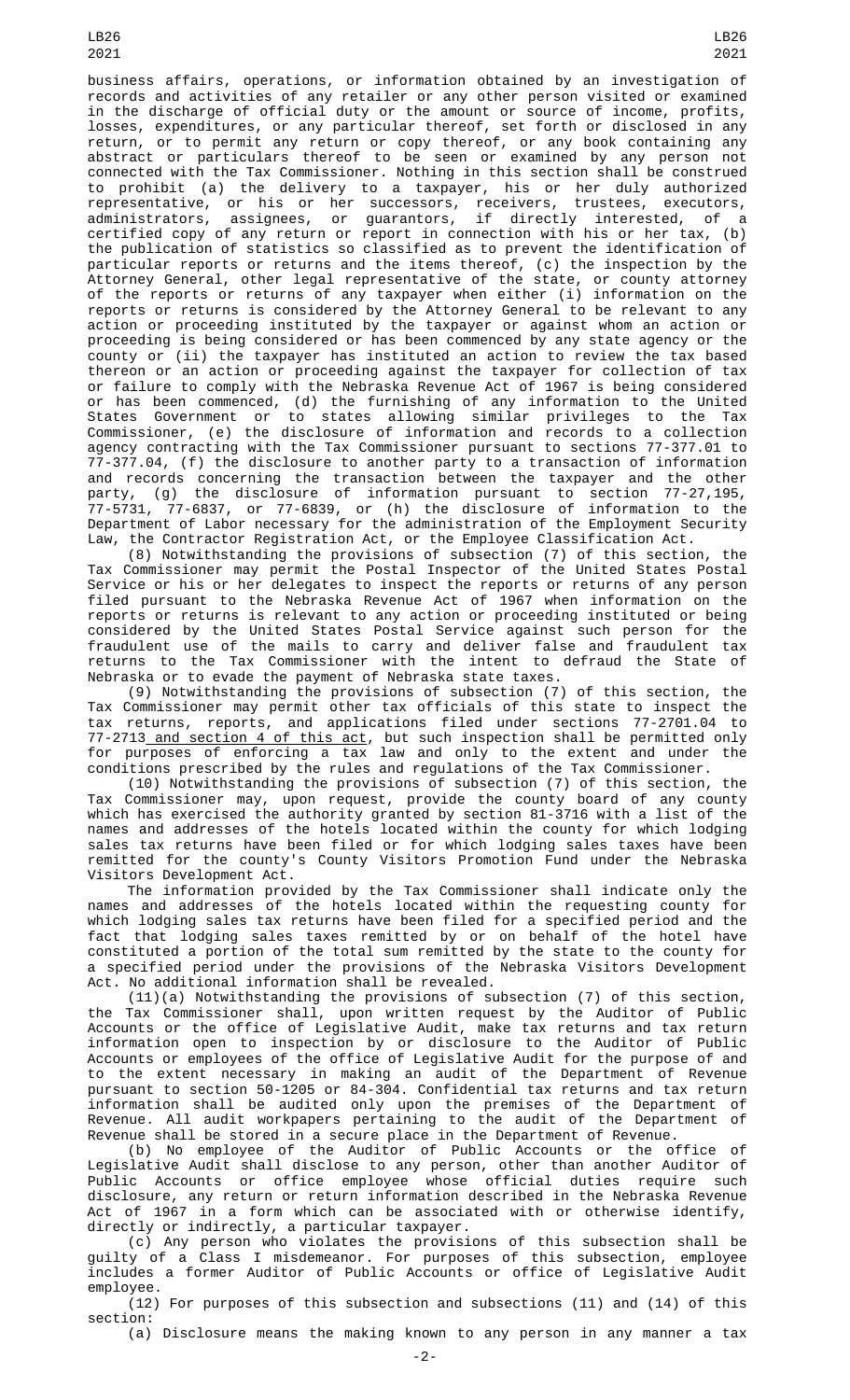return or return information;

(b) Return information means:

(i) A taxpayer's identification number and (A) the nature, source, or amount of his or her income, payments, receipts, deductions, exemptions, credits, assets, liabilities, net worth, tax liability, tax withheld, deficiencies, overassessments, or tax payments, whether the taxpayer's return was, is being, or will be examined or subject to other investigation or processing or (B) any other data received by, recorded by, prepared by, furnished to, or collected by the Tax Commissioner with respect to a return or the determination of the existence or possible existence of liability or the amount of liability of any person for any tax, penalty, interest, fine, forfeiture, or other imposition or offense; and

(ii) Any part of any written determination or any background file document relating to such written determination; and

(c) Tax return or return means any tax or information return or claim for refund required by, provided for, or permitted under sections 77-2701 to 77-2713 and section 4 of this act which is filed with the Tax Commissioner by, on behalf of, or with respect to any person and any amendment or supplement thereto, including supporting schedules, attachments, or lists which are supplemental to or part of the filed return.

(13) Notwithstanding the provisions of subsection (7) of this section, the Tax Commissioner shall, upon request, provide any municipality which has adopted the local option sales tax under the Local Option Revenue Act with a list of the names and addresses of the retailers which have collected the local option sales tax for the municipality. The request may be made annually and shall be submitted to the Tax Commissioner on or before June 30 of each year. The information provided by the Tax Commissioner shall indicate only the names and addresses of the retailers. The Tax Commissioner may provide additional information to a municipality so long as the information does not include any data detailing the specific revenue, expenses, or operations of any particular business.

(14)(a) Notwithstanding the provisions of subsection (7) of this section, the Tax Commissioner shall, upon written request, provide an individual certified under subdivision (b) of this subsection representing a municipality which has adopted the local option sales and use tax under the Local Option Revenue Act with confidential sales and use tax returns and sales and use tax return information regarding taxpayers that possess a sales tax permit and the amounts remitted by such permitholders at locations within the boundaries of the requesting municipality or with confidential business use tax returns and business use tax return information regarding taxpayers that file a Nebraska and Local Business Use Tax Return and the amounts remitted by such taxpayers at locations within the boundaries of the requesting municipality. Any written request pursuant to this subsection shall provide the Department of Revenue with no less than ten business days to prepare the sales and use tax returns and sales and use tax return information requested. The individual certified under subdivision (b) of this subsection shall review such returns and return information only upon the premises of the department, except that such limitation shall not apply if the certifying municipality has an agreement in effect under the Nebraska Advantage Transformational Tourism and Redevelopment Act. In such case, the individual certified under subdivision (b) of this subsection may request that copies of such returns and return information be sent to him or her by electronic transmission, secured in a manner as determined by the Tax Commissioner.

(b) Each municipality that seeks to request information under subdivision (a) of this subsection shall certify to the Department of Revenue one individual who is authorized by such municipality to make such request and review the documents described in subdivision (a) of this subsection. The individual may be a municipal employee or an individual who contracts with the requesting municipality to provide financial, accounting, or other administrative services.

(c) No individual certified by a municipality pursuant to subdivision (b) of this subsection shall disclose to any person any information obtained pursuant to a review under this subsection. An individual certified by a municipality pursuant to subdivision (b) of this subsection shall remain subject to this subsection after he or she (i) is no longer certified or (ii) is no longer in the employment of or under contract with the certifying municipality.

(d) Any person who violates the provisions of this subsection shall be guilty of a Class I misdemeanor.

(e) The Department of Revenue shall not be held liable by any person for an impermissible disclosure by a municipality or any agent or employee thereof of any information obtained pursuant to a review under this subsection.

(15) In all proceedings under the Nebraska Revenue Act of 1967, the Tax Commissioner may act for and on behalf of the people of the State of Nebraska. The Tax Commissioner in his or her discretion may waive all or part of any penalties provided by the provisions of such act or interest on delinquent taxes specified in section 45-104.02, as such rate may from time to time be adjusted.

(16)(a) The purpose of this subsection is to set forth the state's policy for the protection of the confidentiality rights of all participants in the system operated pursuant to the streamlined sales and use tax agreement and of the privacy interests of consumers who deal with model 1 sellers.

(b) For purposes of this subsection: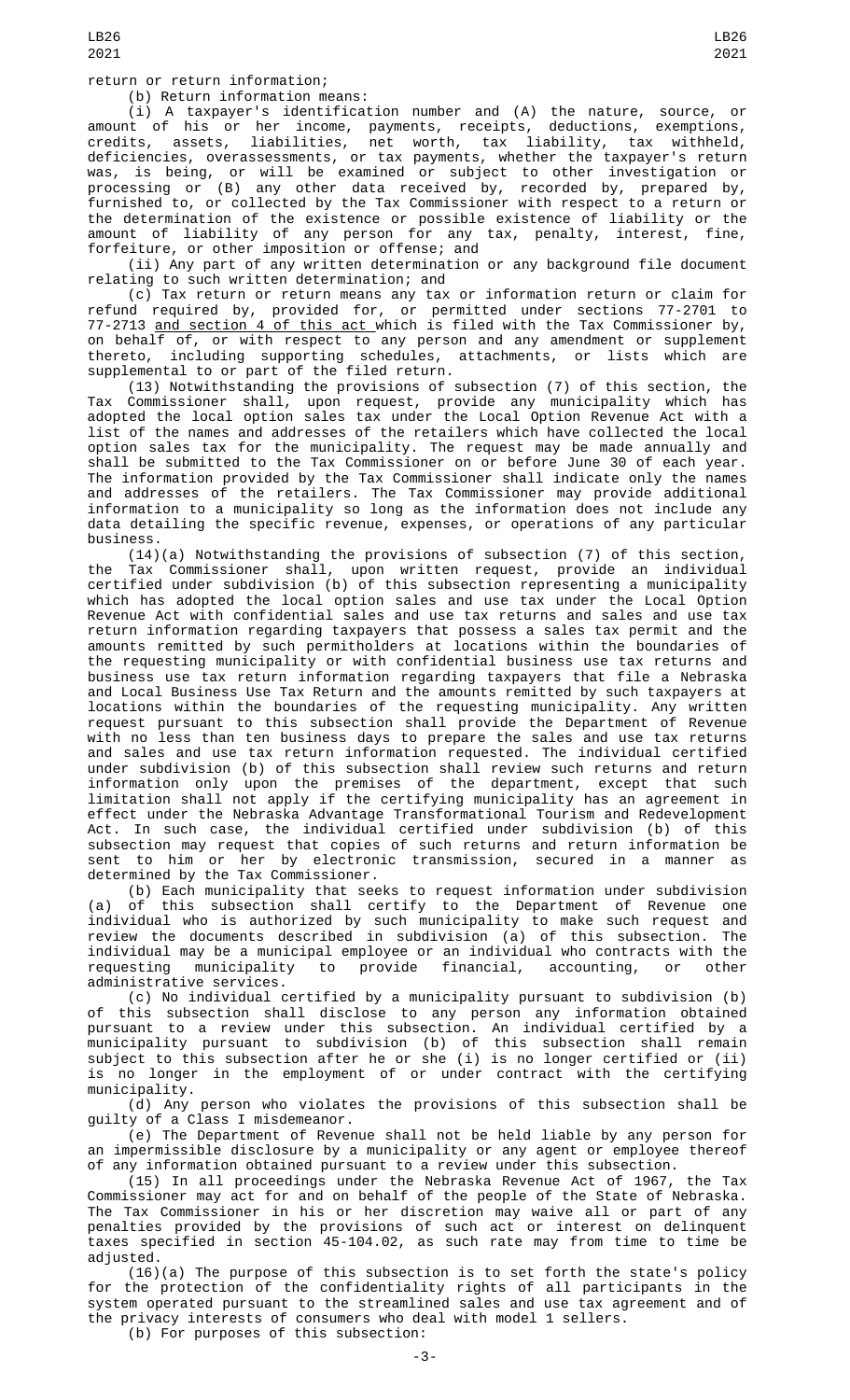(i) Anonymous data means information that does not identify a person;

(ii) Confidential taxpayer information means all information that is protected under a member state's laws, regulations, and privileges; and

(iii) Personally identifiable information means information that identifies a person.

(c) The state agrees that a fundamental precept for model 1 sellers is to preserve the privacy of consumers by protecting their anonymity. With very limited exceptions, a certified service provider shall perform its tax calculation, remittance, and reporting functions without retaining the personally identifiable information of consumers.

(d) The governing board of the member states in the streamlined sales and use tax agreement may certify a certified service provider only if that certified service provider certifies that:

(i) Its system has been designed and tested to ensure that the fundamental precept of anonymity is respected;

(ii) Personally identifiable information is only used and retained to the extent necessary for the administration of model 1 with respect to exempt purchasers;

(iii) It provides consumers clear and conspicuous notice of its information practices, including what information it collects, how it collects the information, how it uses the information, how long, if at all, it retains the information, and whether it discloses the information to member states. Such notice shall be satisfied by a written privacy policy statement accessible by the public on the web site of the certified service provider;

(iv) Its collection, use, and retention of personally identifiable information is limited to that required by the member states to ensure the validity of exemptions from taxation that are claimed by reason of a consumer's status or the intended use of the goods or services purchased; and

(v) It provides adequate technical, physical, and administrative<br>safeguards so as to protect personally identifiable information from identifiable information unauthorized access and disclosure.

(e) The state shall provide public notification to consumers, including exempt purchasers, of the state's practices relating to the collection, use, and retention of personally identifiable information.

(f) When any personally identifiable information that has been collected and retained is no longer required for the purposes set forth in subdivision (16)(d)(iv) of this section, such information shall no longer be retained by the member states.

(g) When personally identifiable information regarding an individual is retained by or on behalf of the state, it shall provide reasonable access by such individual to his or her own information in the state's possession and a right to correct any inaccurately recorded information.

(h) If anyone other than a member state, or a person authorized by that state's law or the agreement, seeks to discover personally identifiable information, the state from whom the information is sought should make a reasonable and timely effort to notify the individual of such request.

(i) This privacy policy is subject to enforcement by the Attorney General.

(j) All other laws and regulations regarding the collection, use, and maintenance of confidential taxpayer information remain fully applicable and binding. Without limitation, this subsection does not enlarge or limit the state's authority to:

(i) Conduct audits or other reviews as provided under the agreement and state law;

(ii) Provide records pursuant to the federal Freedom of Information Act, disclosure laws with governmental agencies, or other regulations;

(iii) Prevent, consistent with state law, disclosure of confidential taxpayer information;

(iv) Prevent, consistent with federal law, disclosure or misuse of federal return information obtained under a disclosure agreement with the Internal Revenue Service; and

(v) Collect, disclose, disseminate, or otherwise use anonymous data for governmental purposes.

Sec. 6. Section 77-2713, Reissue Revised Statutes of Nebraska, is amended to read:

77-2713 (1) Any person required under the provisions of sections 77-2701.04 to 77-2713 <u>and section 4 of this act </u>to collect, account for, or pay over any tax imposed by the Nebraska Revenue Act of 1967 who willfully fails to collect or truthfully account for or pay over such tax and any person who willfully attempts in any manner to evade any tax imposed by such provisions of such act or the payment thereof shall, in addition to other penalties provided by law, be guilty of a Class IV felony.

(2) Any person who willfully aids or assists in, procures, counsels, or advises the preparation or presentation of a false or fraudulent return, affidavit, claim, or document under or in connection with any matter arising under sections 77-2701.04 to 77-2713 <u>and section 4 of this act </u>shall, whether or not such falsity or fraud is with the knowledge or consent of the person authorized or required to present such return, affidavit, claim, or document, be guilty of a Class IV felony.

(3) A person who engages in business as a retailer in this state without a permit or permits or after a permit has been suspended and each officer of any<br>corporation which so engages in business shall be quiltv of a Class TV corporation which so engages in business shall be guilty of a Class IV misdemeanor. Each day of such operation shall constitute a separate offense. (4) Any person who gives a resale certificate to the seller for property